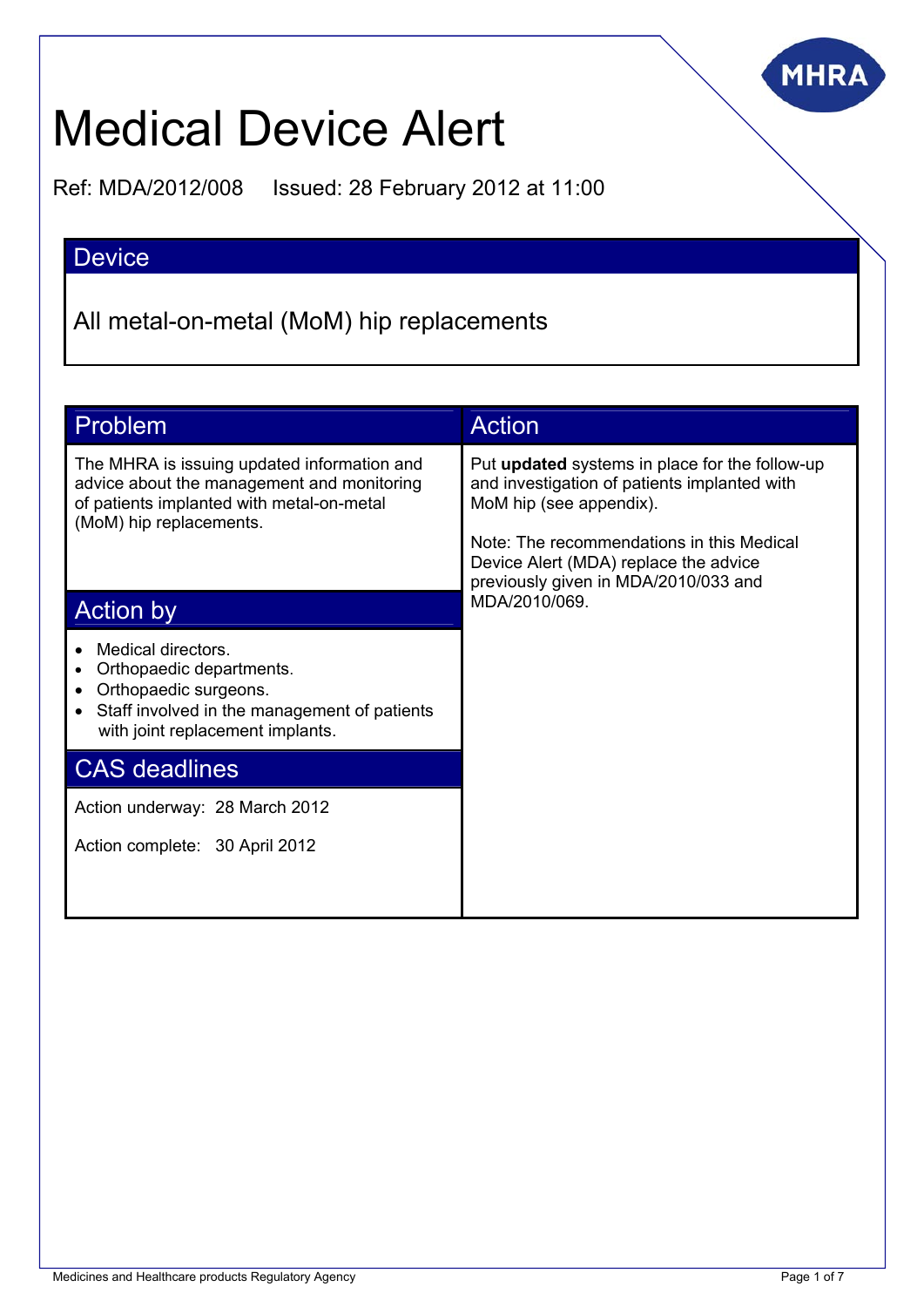# Problem

The majority of patients implanted with MoM hip replacements have well functioning hips and are thought to be at a low risk of developing serious problems.

A small number of patients implanted with these hips may, however, develop progressive soft tissue reactions to the wear debris associated with MoM articulations. The debris can cause soft tissue necrosis and adversely affect the results of revision surgery. The MHRA's clinical orthopaedic experts are of the opinion that early revision of poorly performing MoM hip replacements should give a better revision outcome.

Following extensive consultation with the MHRA's clinical orthopaedic experts and in the light of emerging information from the England and Wales National Joint Registry, the MHRA is issuing this **updated** advice to healthcare professionals involved in the management of patients implanted with MoM hip replacements. This advice updates the recommendations for patient follow-up previously given in MDA/2010/033 and incorporates advice on the management of patients implanted with all types of DePuy ASR<sup>TM</sup> hip replacements previously given in MDA/2010/069. DePuy ASRTM hip replacements were recalled in August 2010.

The MHRA is continuing to monitor the situation in consultation with orthopaedic experts and may issue further advice.

All adverse events should be reported to the MHRA [\(http://www.mhra.gov.uk](http://www.mhra.gov.uk/))

## Action

Follow the advice given in the table in the appendix for the management of patients implanted with MoM hip replacements.

The table identifies four groups of MoM hip replacements:

- MoM hip resurfacing implants
- MoM total hip replacements with head diameter <36mm
- MoM total hip replacements with head diameter ≥36mm
- $DePuv ASR^{TM}$  hip replacements comprising:
	- $ASR^{TM}$  acetabular cups for hip resurfacing arthroplasty or total hip replacement
	- ASR<sup>™</sup> surface replacement heads for hip resurfacing arthroplasty
	- ASR<sup>™</sup> XL femoral heads for total hip replacement.

The table provides recommendations for follow-up of both symptomatic and asymptomatic patients implanted with MoM hip replacements in each of the above four groups. These include advice on appropriate imaging (Metal Artefact Reduction Sequence (MARS) MRI / ultrasound), blood metal ion levels and situations where revision may need to be considered.

Measurements of cobalt or chromium ions should be carried out:

- in England, Northern Ireland or Wales, by laboratories participating in the Trace Elements External Quality Assessment Scheme (TEQAS) - <http://www.sas-centre.org/home.html>
- in Scotland, by the [Scottish](http://www.trace-elements.co.uk/) Trace Element and Micronutrient Reference Laboratories Scottish [Trace Element and Micronutrient Reference Laboratory](http://www.trace-elements.co.uk/) - <http://www.trace-elements.co.uk/>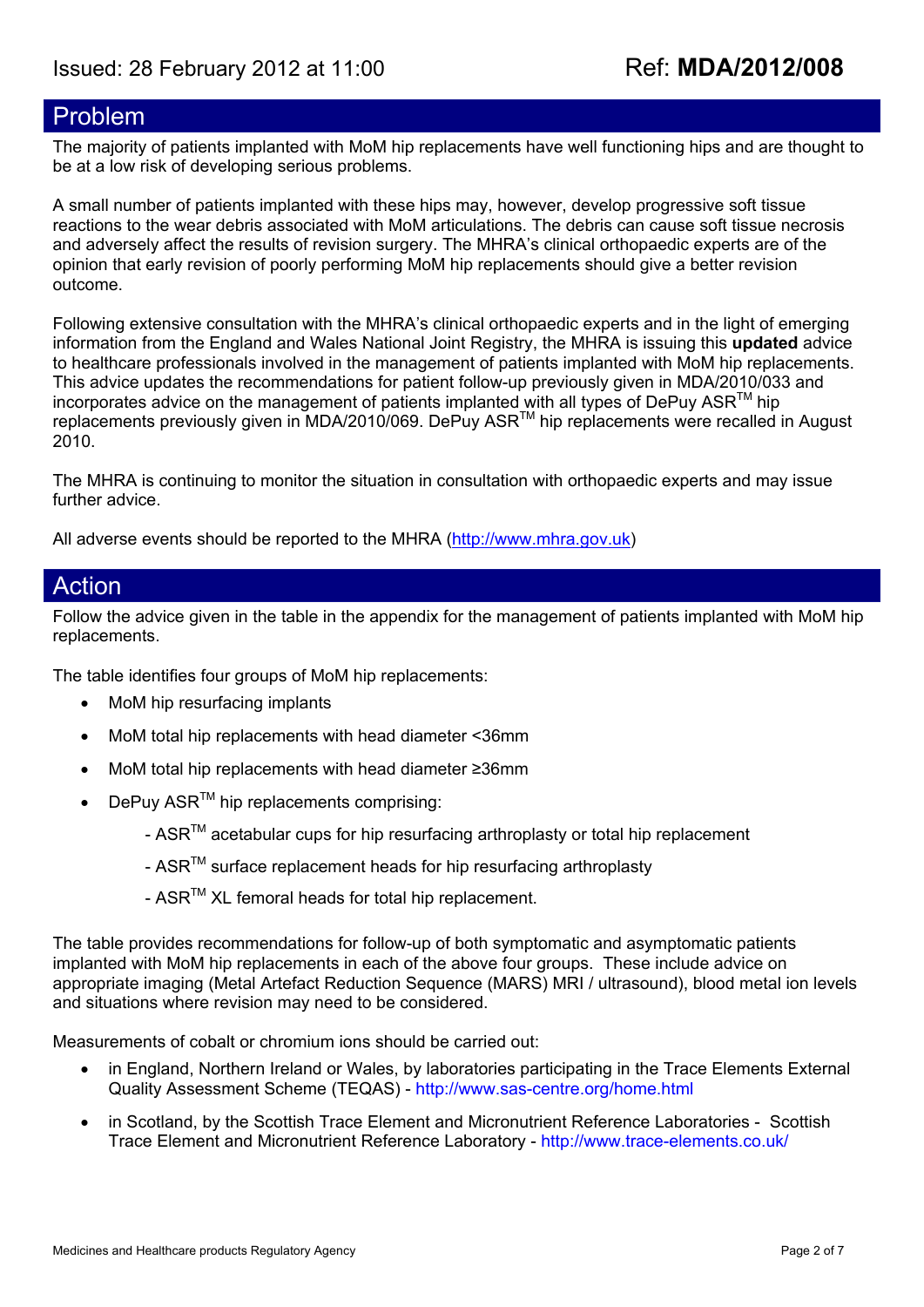# **Distribution**

This MDA has been sent to:

- NHS trusts in England (Chief Executives)
- Care Quality Commission (CQC) (Headquarters) for information
- HSC trusts in Northern Ireland (Chief Executives)
- NHS boards in Scotland (Equipment Co-ordinators)
- NHS boards and trusts in Wales (Chief Executives)
- General practitioners (for information)
- Primary care trusts in England (Chief Executives)

#### **Onward distribution**

Please bring this notice to the attention of relevant employees in your establishment. Below is a suggested list of recipients.

#### **Trusts**

CAS and SABS (NI) liaison officers for onward distribution to all relevant staff including:

- Clinical governance leads
- Medical directors
- Nursing executive directors
- Orthopaedic departments
- Orthopaedic outpatient clinics
- Orthopaedic surgeons
- Outpatient theatre nurses
- Pathologists
- Radiology departments • Radiology directors
- Risk managers
- Theatre managers

#### **Primary care trusts**

CAS liaison officers for onward distribution to all relevant staff including:

- Directors of public health
- General practitioners (for information only)
- NHS walk-in centres (for information only)

#### **Independent distribution**

#### **Establishments registered with the Care Quality Commission (CQC) (England only)**

This alert should be read by:

- Hospitals in the independent sector
- Independent treatment centres
- Private medical practitioners

Please note: CQC and OFSTED do not distribute these alerts. Independent healthcare providers and social care providers can sign up to receive MDAs directly from the Department of Health's Central Alerting System (CAS) by sending an email to: [safetyalerts@dh.gsi.gov.uk](mailto:safetyalerts@dh.gsi.gov.uk) and requesting this facility.

# England

If you are in England, please send enquiries about this notice to the MHRA, quoting reference number **MDA/2012/008** or **2010/004/019/291/007** 

#### **Technical aspects**

Miss Feza Haque or Dr Crina Cacou Medicines & Healthcare products Regulatory Agency Floor 4 151 Buckingham Palace Road London SW1W 9SZ

Tel: 020 3080 7066/7338 Fax: 020 8754 3965

Email: [feza.haque@mhra.gsi.gov.uk](mailto::feza.haque@mhra.gsi.gov.uk) [crina.cacou@mhra.gsi.gov.uk](mailto:crina.cacou@mhra.gsi.gov.uk)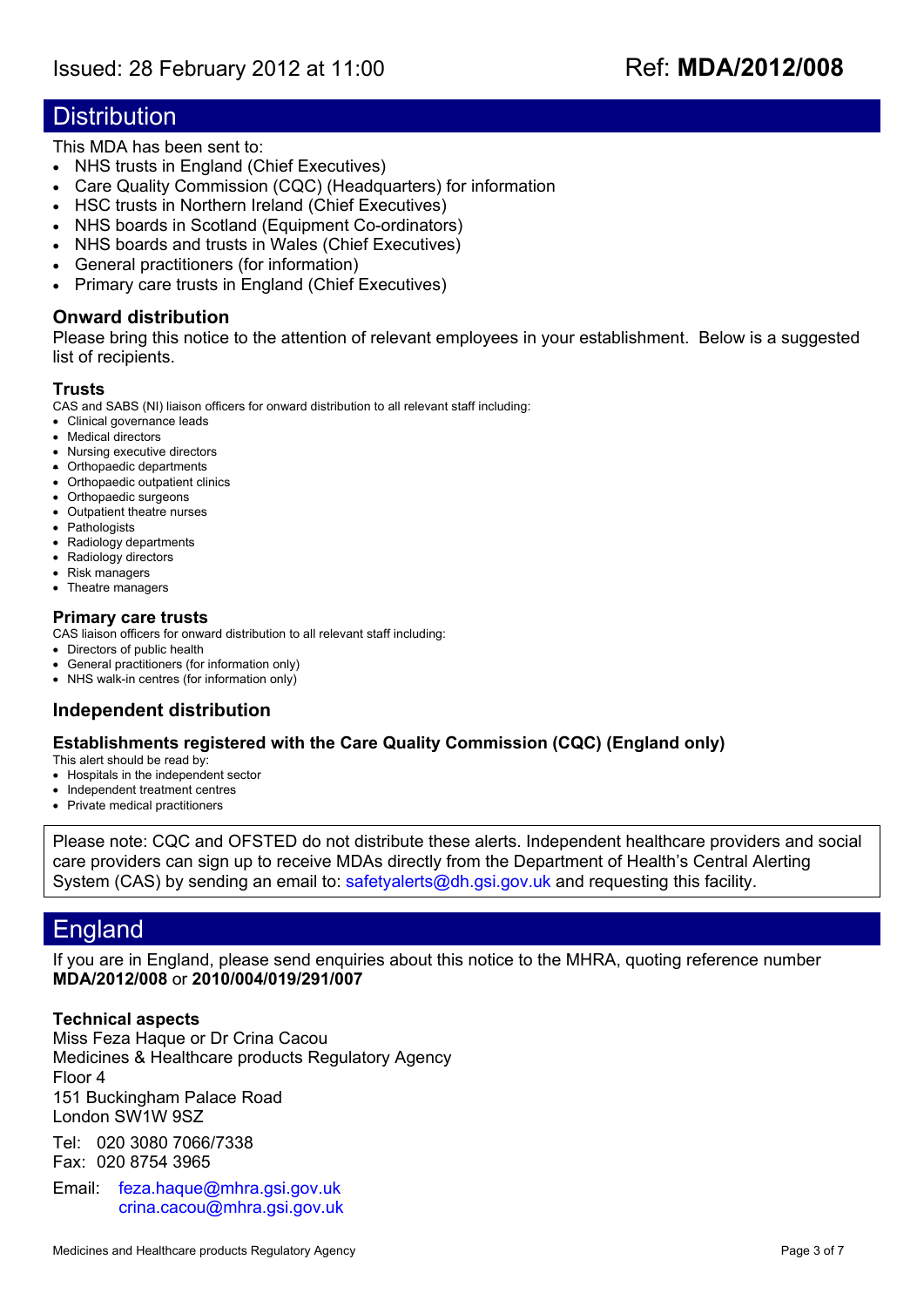#### **Clinical aspects**

Dr Susanne Ludgate Medicines & Healthcare products Regulatory Agency Floor 4 151 Buckingham Palace Road London SW1W 9SZ

Tel: 020 3080 6800 Fax: 020 8754 3965

Email: [susanne.ludgate@mhra.gsi.gov.uk](mailto:susanne.ludgate@mhra.gsi.gov.uk)

### **How to report adverse incidents**

Please report via our website [http://www.mhra.gov.uk](http://www.mhra.gov.uk/) Further information about **CAS** can be found at <https://www.cas.dh.gov.uk/Home.aspx>

# Northern Ireland

Alerts in Northern Ireland will continue to be distributed via the NI SABS system. Enquiries and adverse incident reports in Northern Ireland should be addressed to:

Northern Ireland Adverse Incident Centre Health Estates Investment Group Room 17 Annex 6 Castle Buildings Stormont Estate Dundonald BT4 3SQ Tel: 02890 523 704

Fax: 02890 523 900 Email: [NIAIC@dhsspsni.gov.uk](mailto:NIAIC@dhsspsni.gov.uk)

<http://www.dhsspsni.gov.uk/index/hea/niaic.htm>

### **How to report adverse incidents in Northern Ireland**

Please report directly to NIAIC, further information can be found on our website<http://www.dhsspsni.gov.uk/niaic> Further information about **SABS** can be found at <http://sabs.dhsspsni.gov.uk/>

# **Scotland**

Enquiries and adverse incident reports in Scotland should be addressed to:

Incident Reporting and Investigation Centre Health Facilities Scotland NHS National Services Scotland Gyle Square 1 South Gyle Crescent Edinburgh EH12 9EB

Tel: 0131 275 7575 Fax: 0131 314 0722

Email: [nss.iric@nhs.net](mailto:nss.iric@nhs.net)

<http://www.hfs.scot.nhs.uk/online-services/incident-reporting-and-investigation-centre-iric/>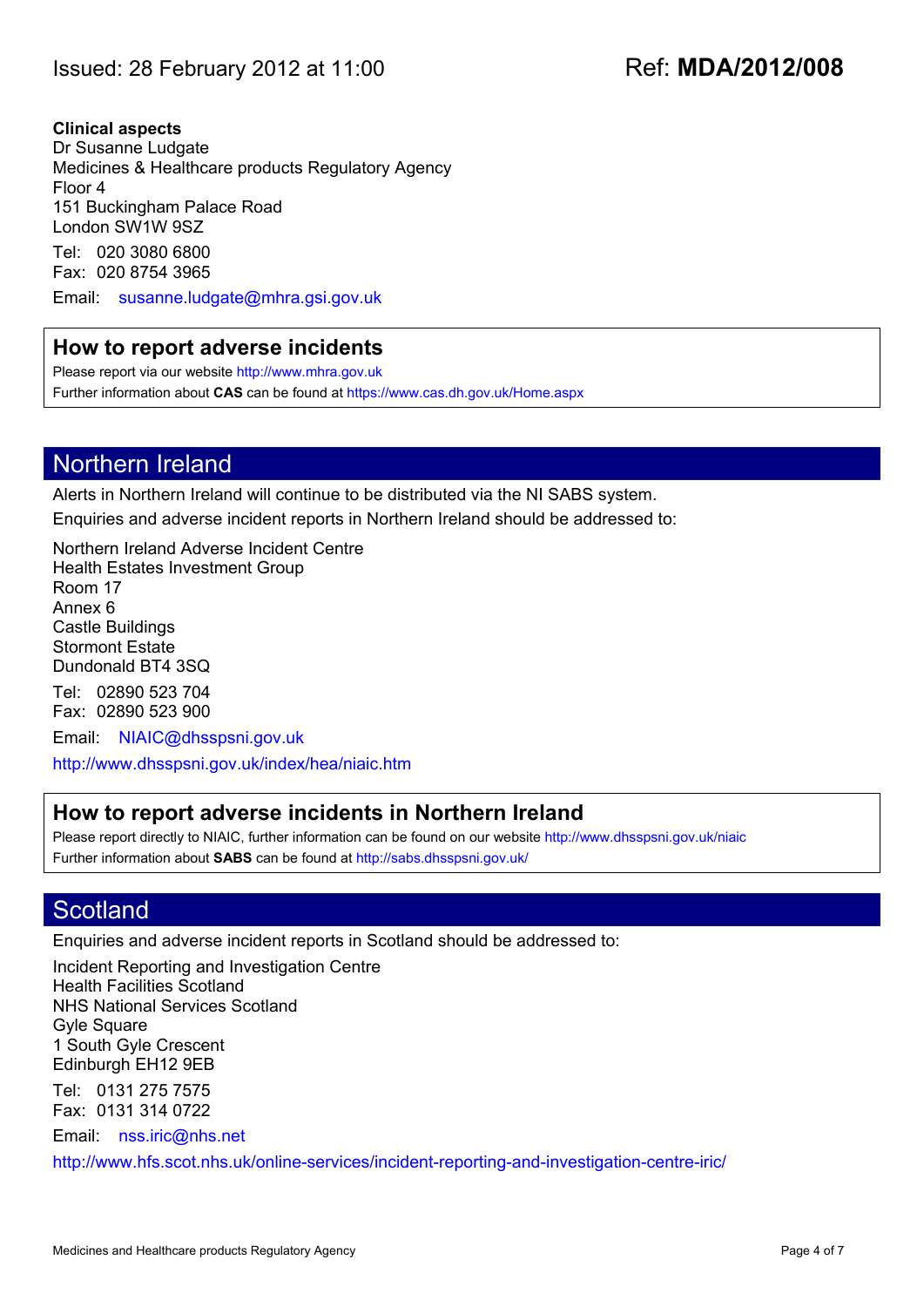# Wales

Enquiries in Wales should be addressed to:

Improving Patient Safety Team Medical Directorate Welsh Government Cathays Park **Cardiff** CF10 3NQ

Tel: 029 20823922

Email: [Haz-Aic@wales.gsi.gov.uk](mailto:Haz-Aic@wales.gsi.gov.uk)

MHRA is an executive agency of the Department of Health © Crown Copyright 2012 Addressees may take copies for distribution within their own organisations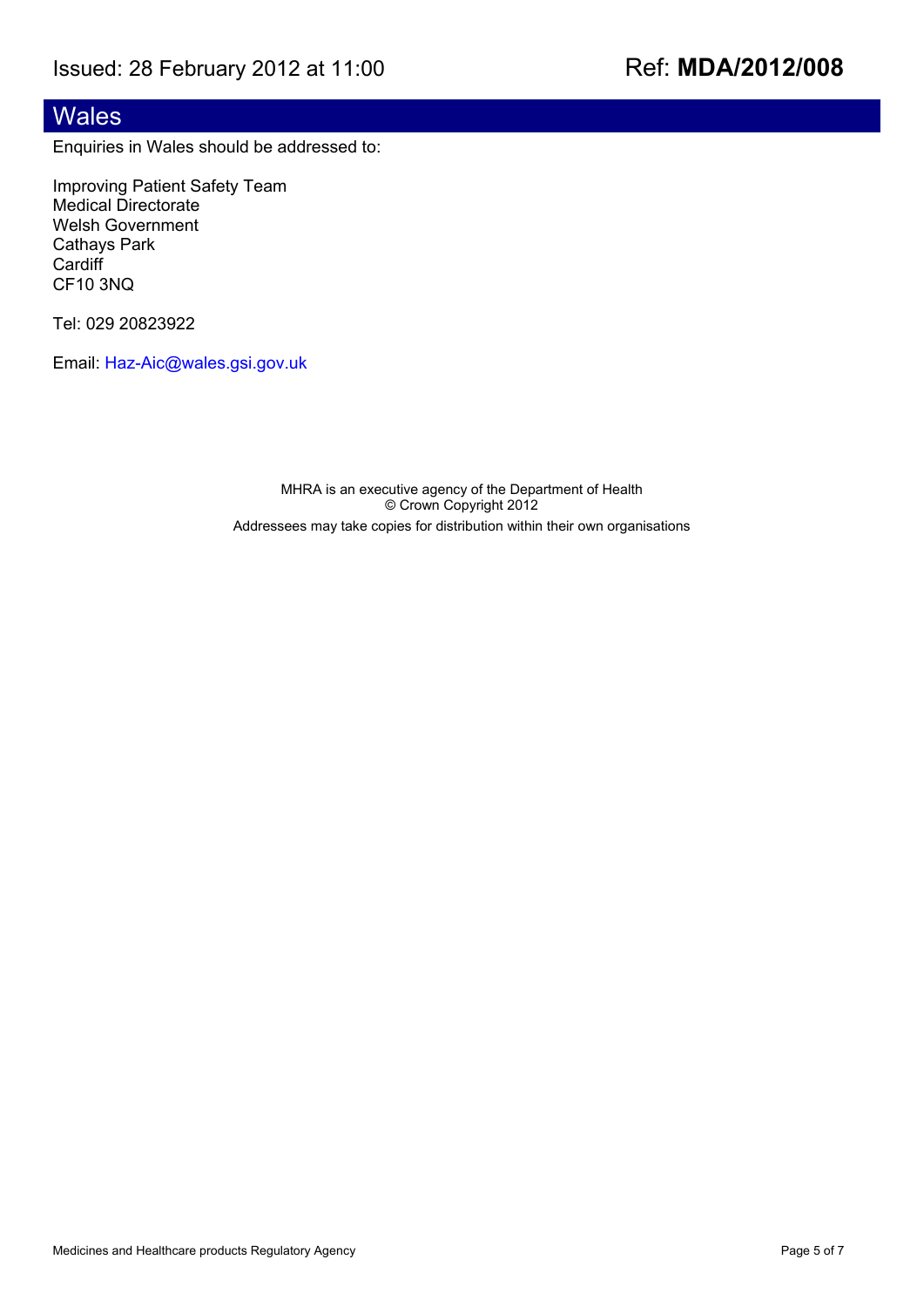# Appendix

**Management recommendations for patients with metal-on-metal hip replacement implants** 

|                                                                | MoM hip resurfacing (no stem)                                                                                                              |                                                                                  | <b>Stemmed MoM total hip</b><br>replacements - femoral head<br>diameter <36mm                                                              |                                                                                  | <b>Stemmed MoM total hip</b><br>replacements - femoral head<br>diameter ≥36mm                                                              |                                                                                                    | DePuy ASR <sup>™</sup> hip replacements (all<br>types)                                                                                     |                                                                                              |
|----------------------------------------------------------------|--------------------------------------------------------------------------------------------------------------------------------------------|----------------------------------------------------------------------------------|--------------------------------------------------------------------------------------------------------------------------------------------|----------------------------------------------------------------------------------|--------------------------------------------------------------------------------------------------------------------------------------------|----------------------------------------------------------------------------------------------------|--------------------------------------------------------------------------------------------------------------------------------------------|----------------------------------------------------------------------------------------------|
|                                                                | Symptomatic<br>patients                                                                                                                    | Asymptomatic<br>patients                                                         | Symptomatic<br>patients                                                                                                                    | Asymptomatic<br>patients                                                         | Symptomatic<br>patients                                                                                                                    | Asymptomatic<br>patients                                                                           | Symptomatic<br><b>Patients</b>                                                                                                             | Asymptomatic<br>patients                                                                     |
| <b>Patient</b><br>follow-up                                    | Annually for not<br>less than five<br>vears                                                                                                | According to local<br>protocols                                                  | Annually for not<br>less than five<br>vears                                                                                                | According to local<br>protocols                                                  | Annually for life of<br>implant                                                                                                            | Annually for life of<br>implant                                                                    | Annually for life of<br>implant                                                                                                            | Annually for life of<br>implant                                                              |
| Imaging:<br><b>MARS MRI</b><br>or<br>ultrasound                | Recommended in<br>all cases                                                                                                                | No - unless<br>concern exists for<br>cohort or patient<br>becomes<br>symptomatic | Recommended in<br>all cases                                                                                                                | No - unless<br>concern exists for<br>cohort or patient<br>becomes<br>symptomatic | Recommended in<br>all cases                                                                                                                | Recommended if<br>blood metal ion<br>levels rising                                                 | Recommended in<br>all cases                                                                                                                | Recommended in<br>all cases                                                                  |
| 1 <sup>st</sup> blood<br>metal ion<br>level test               | <b>Yes</b>                                                                                                                                 | No - unless<br>concern exists for<br>cohort or patient<br>becomes<br>symptomatic | <b>Yes</b>                                                                                                                                 | No - unless<br>concern exists for<br>cohort or patient<br>becomes<br>symptomatic | <b>Yes</b>                                                                                                                                 | Yes                                                                                                | <b>Yes</b>                                                                                                                                 | Yes                                                                                          |
| <b>Results of</b><br>$1st$ blood<br>metal ion<br>level test    | <b>Blood metal ion</b><br>level >7ppb<br>indicates potential<br>for soft tissue<br>reaction                                                |                                                                                  | <b>Blood metal ion</b><br>level >7ppb<br>indicates potential<br>for soft tissue<br>reaction                                                |                                                                                  | <b>Blood metal ion</b><br>level >7ppb<br>indicates potential<br>for soft tissue<br>reaction                                                | If blood metal ion<br>level >7ppb then<br>second blood test<br>required 3 months<br>later          | <b>Blood metal ion</b><br>level >7ppb<br>indicates potential<br>for soft tissue<br>reaction                                                | If blood metal ion<br>level >7ppb then<br>second blood test<br>required 3 months<br>later    |
| 2 <sup>nd</sup> blood<br>metal ion<br>level test               | Yes - 3 months<br>after 1 <sup>st</sup> blood test<br>if result was<br>>7ppb                                                               |                                                                                  | Yes - 3 months<br>after 1 <sup>st</sup> blood test<br>if result was<br>>7ppb                                                               |                                                                                  | Yes - 3 months<br>after 1 <sup>st</sup> blood test<br>if result was<br>>7ppb                                                               | Yes - 3 months<br>after 1 <sup>st</sup> blood test<br>if result was<br>>7ppb                       | Yes - 3 months<br>after 1 <sup>st</sup> blood test<br>if result was<br>>7ppb                                                               | Yes - 3 months<br>after 1 <sup>st</sup> blood test<br>if result was<br>>7ppb                 |
| <b>Results of</b><br>$2^{nd}$ blood<br>metal ion<br>level test | <b>Blood metal ion</b><br>level >7ppb<br>indicates potential<br>for soft tissue<br>reaction<br>especially if<br>greater than<br>previously |                                                                                  | <b>Blood metal ion</b><br>level >7ppb<br>indicates potential<br>for soft tissue<br>reaction<br>especially if<br>greater than<br>previously |                                                                                  | <b>Blood metal ion</b><br>level >7ppb<br>indicates potential<br>for soft tissue<br>reaction<br>especially if<br>greater than<br>previously | If blood metal ion<br>levels rising -<br>further<br>investigation<br>required including<br>imaging | <b>Blood metal ion</b><br>level >7ppb<br>indicates potential<br>for soft tissue<br>reaction<br>especially if<br>greater than<br>previously | <b>Blood metal ion</b><br>level rising<br>indicates potential<br>for soft tissue<br>reaction |
| <b>Consider</b><br>need for<br>revision                        | If imaging is<br>abnormal and/or<br>blood metal ion<br>levels rising                                                                       |                                                                                  | If imaging is<br>abnormal and/or<br>blood metal ion<br>levels rising                                                                       |                                                                                  | If imaging is<br>abnormal and/or<br>blood metal ion<br>levels rising                                                                       | If imaging is<br>abnormal and/or<br>blood metal ion<br>levels rising                               | If imaging is<br>abnormal and/or<br>blood metal ion<br>levels rising                                                                       | If imaging is<br>abnormal and/or<br>blood metal ion<br>levels rising                         |

Notes and guidance on next page